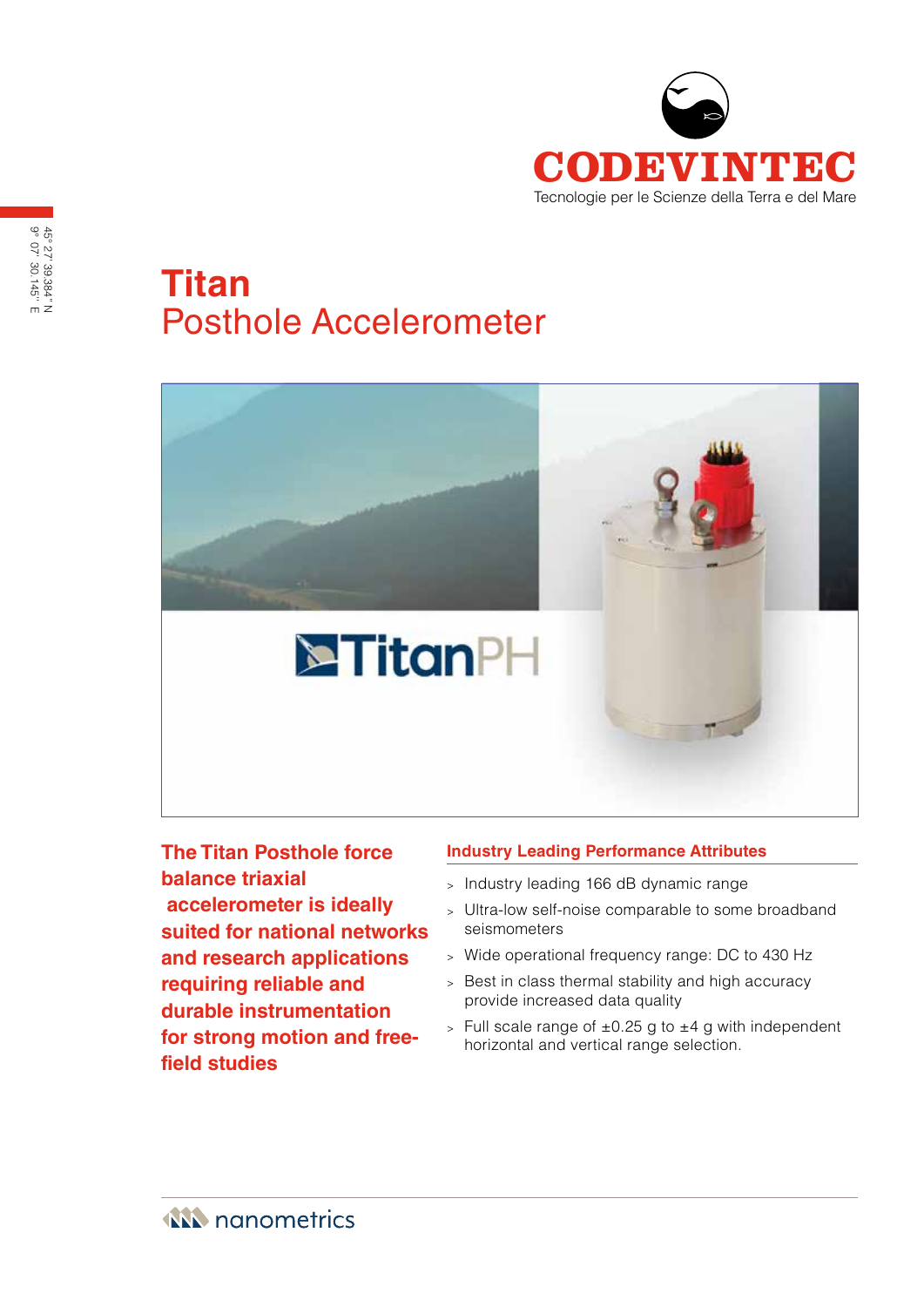

# **Titan** – Posthole Accelerometer

The accelerometer is housed in a waterproof stainless steel enclosure and can be deployed in a direct burial posthole or cased borehole, which enables co-location with broadband posthole seismometers.

The Titan Posthole features industry leading dynamic range that, when combined with ultra-low self-noise performance, mitigates cultural noise resulting in precise measurements and high quality data.

It is the first accelerometer to incorporate software selectable full scale range and offset zeroing capabilities. Operators will also appreciate the instrument's low power consumption, making the Titan Posthole the instrument of choice for difficult to access or remote deployments, where site visits should be minimized.



Polar Certified Model available for operating temperatures down to -45°C

# **Technical Specifications Titan PH**

Specifications subject to change without notice

#### **Accelerometer technology and performance**

| Topology                                 | Triaxial, horizontal-vertical                                                                               |
|------------------------------------------|-------------------------------------------------------------------------------------------------------------|
| Feedback                                 | Force balance with capacitive displacement<br>transducer                                                    |
| Centering                                | Electronic offset zeroing via user interface                                                                |
| <b>Full-scale Range</b>                  | Electronically selectable range:<br>$\pm 4g$ , $\pm 2g$ , $\pm 1g$ , $\pm 0.5g$ , and $\pm 0.25g$ (nominal) |
| <b>Bandwidth</b>                         | DC to 430 Hz                                                                                                |
| <b>Dynamic Range</b>                     | (Integrated RMS)<br>$>$ 166 dB $@$ 1 Hz over 1 Hz bandwidth<br>> 155 dB, 3 to 30 Hz                         |
| <b>Offset</b>                            | Electronically zeroed to within $\pm 0.005q$                                                                |
| <b>Non-linearity</b>                     | < 0.015% total non-linearity                                                                                |
| <b>Hysteresis</b>                        | $< 0.005\%$ of full scale                                                                                   |
| <b>Cross-axis Sensitivity</b>            | $< 0.5\%$ total                                                                                             |
| <b>Offset Temperature</b><br>Coefficient | > Horizontal sensor: 60 µg/°C, typical<br>> Vertical sensor: 320 µg/°C, typical                             |

#### **Digital Command and Control Interface**

- 
- **Serial Port** > RS-232 compatible Serial Line Internet Protocol  $(SLIP)$ 
	- > Onboard web server standard HTTP

# **Ease of Use**

- <sup>&</sup>gt; Electronically selectable full scale range facilitates remote sensor control when deployments are distant or difficult to access
- <sup>&</sup>gt; Integrated web server provides efficient instrument management and control
- <sup>&</sup>gt; Installation features that include an integrated bubble level, adjustable leveling screws, single bolt keyhole mount, and a compact footprint ensure that deployments are completed efficiently and quickly